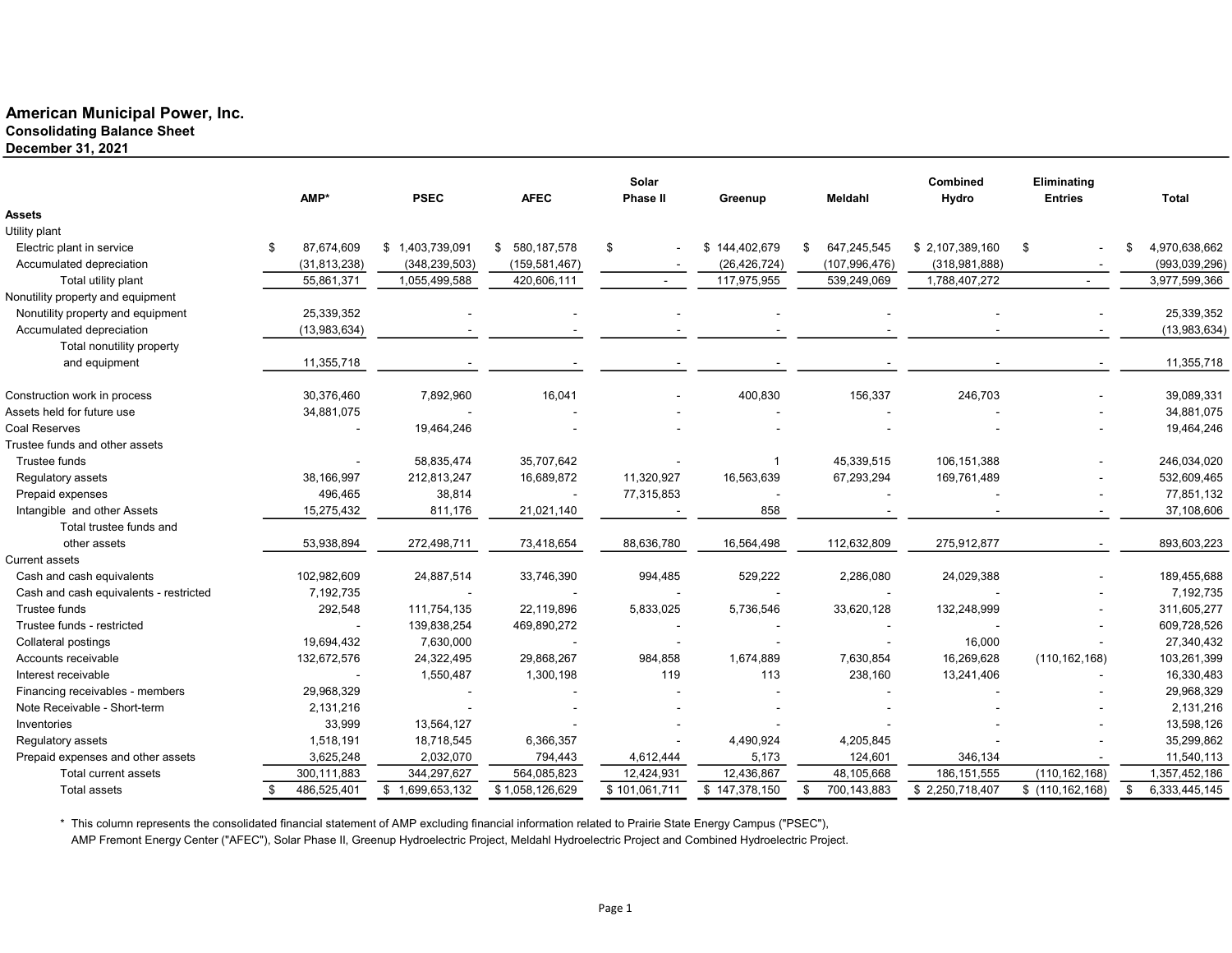## American Municipal Power, Inc. Consolidating Balance Sheet

December 31, 2021

|                                    | AMP*          | <b>PSEC</b>          | <b>AFEC</b>     | Solar<br><b>Phase II</b> | Greenup       | Meldahl     | <b>Combined</b><br>Hydro | Eliminating<br><b>Entries</b> | <b>Total</b>  |
|------------------------------------|---------------|----------------------|-----------------|--------------------------|---------------|-------------|--------------------------|-------------------------------|---------------|
| <b>Equities and Liabilities</b>    |               |                      |                 |                          |               |             |                          |                               |               |
| Member and patron equities         |               |                      |                 |                          |               |             |                          |                               |               |
| Contributed capital                | \$<br>828,968 | \$<br>$\overline{a}$ | \$              | \$                       | \$<br>۰.      | \$          | \$<br>$\sim$             | -\$                           | \$<br>828,968 |
| Patronage capital (deficit)        | 105,588,811   |                      |                 |                          |               |             |                          |                               | 105,588,811   |
| Total member and patron equities   | 106,417,779   |                      |                 |                          |               |             |                          |                               | 106,417,779   |
| Long-term debt                     |               |                      |                 |                          |               |             |                          |                               |               |
| Term debt                          |               | 1,470,967,759        | 480,105,976     | 85,693,905               | 133,065,838   | 648,673,082 | 2,125,149,458            |                               | 4,943,656,018 |
| Term debt on behalf of Others      |               |                      | 16,791,664      |                          |               |             |                          |                               | 16,791,664    |
| Revolving credit loan              | 172,800,000   |                      |                 |                          |               |             |                          |                               | 172,800,000   |
| Total long-term debt               | 172,800,000   | 1,470,967,759        | 496,897,640     | 85,693,905               | 133,065,838   | 648,673,082 | 2,125,149,458            |                               | 5,133,247,682 |
| <b>Current liabilities</b>         |               |                      |                 |                          |               |             |                          |                               |               |
| Accounts payable                   | 122,690,591   | 16,651,247           | 24,972,935      | 7,287,193                | 2,524,003     | 10,978,941  | 33,624,716               | (110, 162, 168)               | 108,567,458   |
| Accrued interest                   |               | 25,988,946           | 12,767,426      | 1,384,097                | 2,430,833     | 16,269,560  | 54,978,309               |                               | 113,819,171   |
| Term debt-current                  |               | 170,325,000          | 471,380,000     | 2,180,000                | 1,840,000     | 11,085,000  | 24,144,412               |                               | 680,954,412   |
| Term debt on behalf of             |               |                      |                 |                          |               |             |                          |                               |               |
| members-current                    | 31,910,000    |                      | 854,167         |                          |               |             |                          |                               | 32,764,167    |
| Regulatory liabilities-current     | 8,005,075     |                      |                 | 1,378,379                |               |             |                          |                               | 9,383,454     |
| Other liabilities                  | 12,150,087    | 7,377,833            | 7,681,061       | 28,000                   | 6,520,292     | 5,614,190   | 5,782,213                |                               | 45, 153, 676  |
| <b>Total current liabilities</b>   | 174,755,753   | 220,343,026          | 517,655,589     | 12,257,669               | 13,315,128    | 43,947,691  | 118,529,650              | (110, 162, 168)               | 990,642,338   |
| Other noncurrent liabilities       |               |                      |                 |                          |               |             |                          |                               |               |
| Asset retirement obligations       | 1,223,670     | 6,015,454            | 116,614         | 3,110,137                |               |             |                          |                               | 10,465,875    |
| Regulatory liabilities             | 26,361,401    | 2,326,893            | 41,486,523      |                          | 997,184       | 7,417,120   | 7,039,299                |                               | 85,628,420    |
| <b>Other Liabilities</b>           | 4,966,798     |                      | 1,970,263       |                          |               | 105,990     |                          |                               | 7,043,051     |
| Total other noncurrent liabilities | 32,551,869    | 8,342,347            | 43,573,400      | 3,110,137                | 997,184       | 7,523,110   | 7,039,299                |                               | 103,137,346   |
| <b>Total liabilities</b>           | 380, 107, 622 | 1,699,653,132        | 1,058,126,629   | 101,061,711              | 147,378,150   | 700,143,883 | 2,250,718,407            | (110, 162, 168)               | 6,227,027,366 |
| Total equities and Liabilities     | 486,525,401   | \$1,699,653,132      | \$1,058,126,629 | \$101,061,711            | \$147,378,150 | 700,143,883 | \$2,250,718,407          | \$(110, 162, 168)             | 6,333,445,145 |
|                                    |               |                      |                 |                          |               |             |                          |                               |               |

\* This column represents the consolidated financial statement of AMP excluding financial information related to Prairie State Energy Campus ("PSEC"),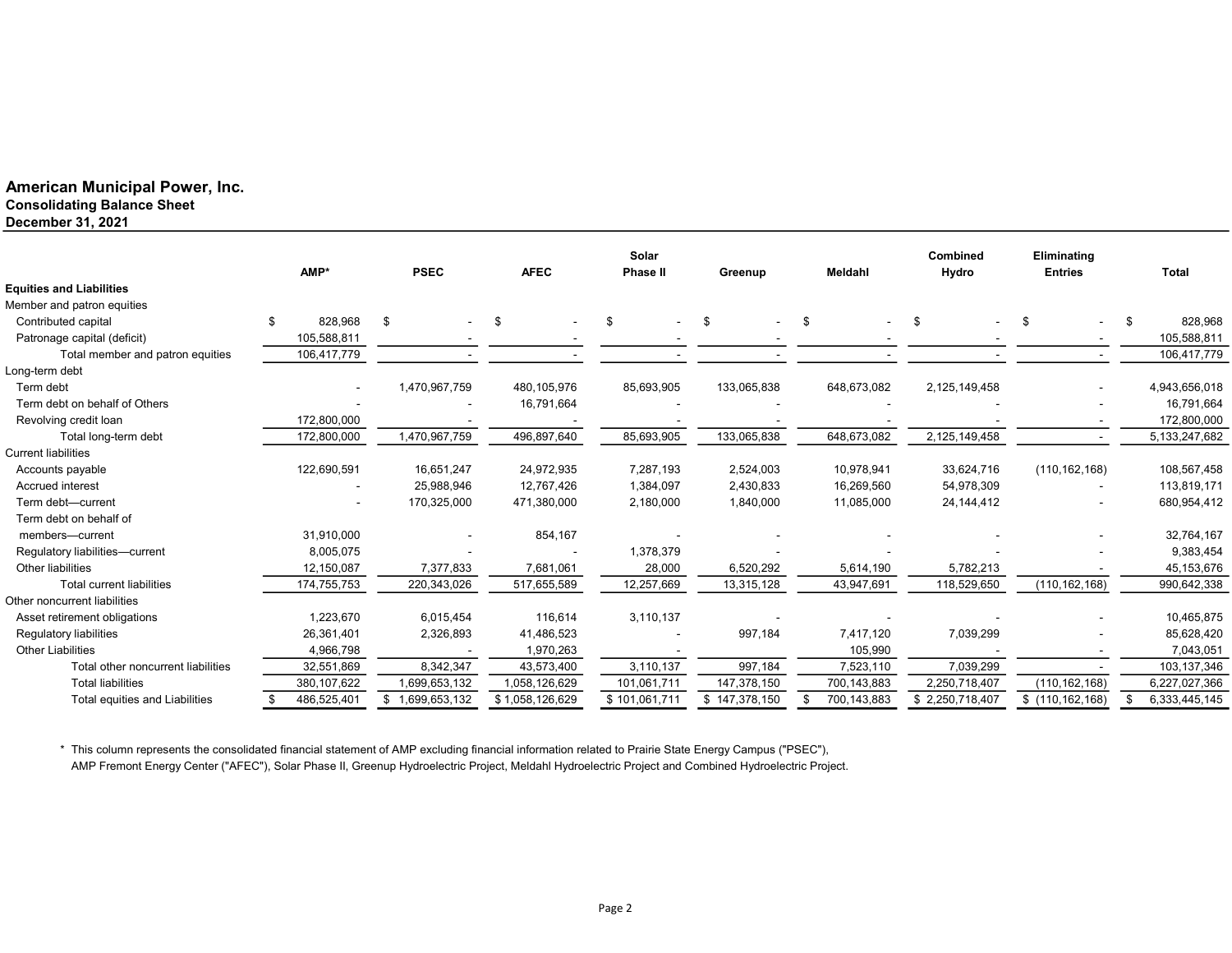# American Municipal Power, Inc. Consolidating Statements of Revenue and Expenses Year ended December 31, 2021

|                                  |  |             |                |                |                |              |                | <b>Combined</b> | Eliminating    |                 |  |
|----------------------------------|--|-------------|----------------|----------------|----------------|--------------|----------------|-----------------|----------------|-----------------|--|
|                                  |  | AMP*        | <b>PSEC</b>    | <b>AFEC</b>    | Solar Phase II | Greenup      | Meldahl        | Hydro           | <b>Entries</b> | <b>Total</b>    |  |
| <b>Revenues</b>                  |  |             |                |                |                |              |                |                 |                |                 |  |
| Electric revenue                 |  | 411.561.640 | \$213,772,944  | \$199,677,398  | \$10,116,689   | \$19,778,854 | \$60.568.411   | \$176,309,566   | \$             | \$1,091,785,502 |  |
| Service fees                     |  | 11,123,302  |                |                |                |              |                |                 |                | 11,123,302      |  |
| Programs and other               |  | 24,988,399  | 283,020        | 166,218        | 2,482,958      | 843,340      | 3,746,826      | 6,818,613       | (4,950,766)    | 34,378,608      |  |
| <b>Total revenues</b>            |  | 447,673,341 | 214,055,964    | 199,843,616    | 12,599,647     | 20,622,194   | 64,315,237     | 183, 128, 179   | (4,950,766)    | 1,137,287,412   |  |
| <b>Operating expenses</b>        |  |             |                |                |                |              |                |                 |                |                 |  |
| Purchased electric power         |  | 391,349,211 | 32,758,103     | (3,420,967)    | 5,380,764      | 123,436      | (286, 481)     | (3,078,542)     |                | 422,825,524     |  |
| Production                       |  | 12,278,751  | 54,961,196     | 45,667,877     | 3,813,978      | 6,778,217    | 8,588,047      | 8,688,676       |                | 140,776,742     |  |
| Fuel                             |  | 691,472     | 33,492,519     | 117,498,374    |                |              |                |                 |                | 151,682,365     |  |
| Depreciation and amortization    |  | 4,769,405   | 38,412,399     | 17,585,173     |                | 4,825,565    | 16,454,886     | 55,032,071      |                | 137,079,499     |  |
| Administrative and general       |  | 21,077,712  | 3,382,700      | 8,026,720      | 30,318         | 2,610,396    | 4,637,967      | 11,788,980      | (4,950,766)    | 46,604,027      |  |
| Property and real estate taxes   |  | 1,549,650   | 50,000         | 1,252,936      |                | 74,213       | 2,041,389      | 4,855,530       |                | 9,823,718       |  |
| Programs and other               |  | 1,634,304   |                |                | 444,294        | 1,317,489    | 5,140,645      | 9,613,116       |                | 18,149,848      |  |
| Total operating expenses         |  | 433,350,505 | 163,056,917    | 186,610,113    | 9,669,354      | 15,729,316   | 36,576,453     | 86,899,831      | (4,950,766)    | 926,941,723     |  |
| Operating margin                 |  | 14,322,836  | 50,999,047     | 13,233,503     | 2,930,293      | 4,892,878    | 27,738,784     | 96,228,348      |                | 210,345,689     |  |
| Nonoperating revenues (expenses) |  |             |                |                |                |              |                |                 |                |                 |  |
| Interest Expense                 |  | (2,530,353) | (65,818,312)   | (17, 436, 396) | (2,931,544)    | (4,890,086)  | (42, 674, 238) | (142, 074, 216) |                | (278, 355, 145) |  |
| Interest income, subsidy         |  |             | 11,521,264     |                |                |              | 13,325,550     | 41, 197, 723    |                | 66,044,537      |  |
| Interest & other income          |  | 2,645,341   | 3,298,001      | 4,202,893      | 1,251          | (2,792)      | 1,609,904      | 4,648,145       |                | 16,402,743      |  |
| Total nonoperating expenses      |  | 114,988     | (50, 999, 047) | (13,233,503)   | (2,930,293)    | (4,892,878)  | (27, 738, 784) | (96, 228, 348)  |                | (195, 907, 865) |  |
| Net margin                       |  | 14,437,824  | \$.            |                |                |              |                |                 |                | 14,437,824      |  |
|                                  |  |             |                |                |                |              |                |                 |                |                 |  |

\* This column represents the consolidated financial statement of AMP excluding financial information related to Prairie State Energy Campus ("PSEC"),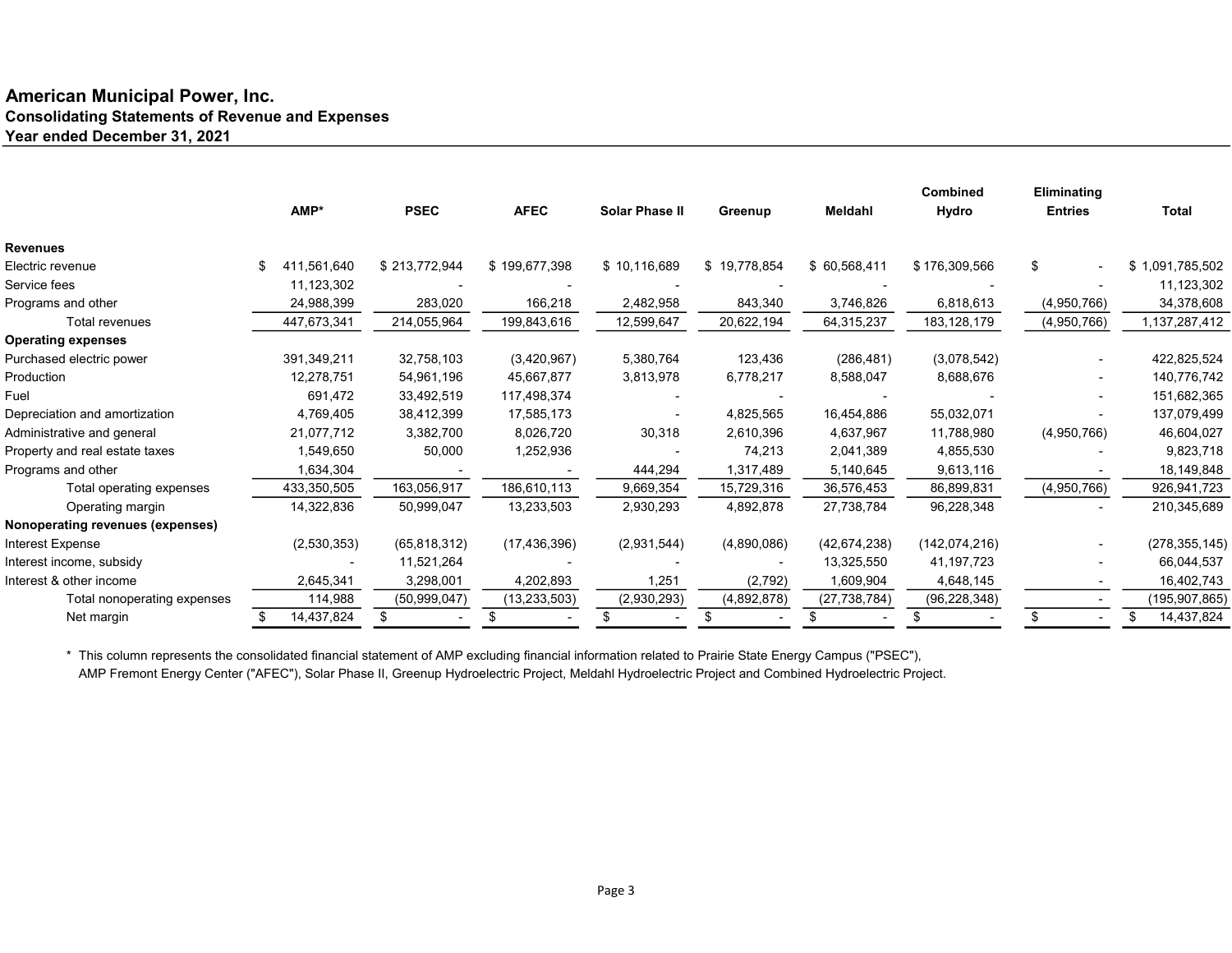#### American Municipal Power, Inc. Consolidating Statements of Cash Flows Year ended December 31, 2021

|                                                                       |                  |                 |                 |                |             |                | Combined        | Eliminating              |                   |
|-----------------------------------------------------------------------|------------------|-----------------|-----------------|----------------|-------------|----------------|-----------------|--------------------------|-------------------|
|                                                                       | AMP*             | <b>PSEC</b>     | <b>AFEC</b>     | Solar Phase II | Greenup     | Meldahl        | Hydro           | <b>Entries</b>           | <b>Total</b>      |
| Cash flows from operating activities                                  |                  |                 |                 |                |             |                |                 |                          |                   |
| Net margin                                                            | 14,437,824<br>\$ | -\$             |                 | -\$            |             | \$             | . ድ             | . ጽ                      | 14,437,824<br>\$. |
| Adjustments to reconcile net margin to net cash                       |                  |                 |                 |                |             |                |                 |                          |                   |
| (used in) provided by operating actitivies                            |                  |                 |                 |                |             |                |                 |                          |                   |
| Depreciation and amortization                                         | 4,969,231        | 38,405,455      | 17,392,480      |                | 4,825,375   | 16,454,886     | 55,032,072      | $\overline{\phantom{a}}$ | 137,079,499       |
| Amortization of bond premium, net of amortization of bond             |                  |                 |                 |                |             |                |                 |                          |                   |
| discount and amortization of deferred financing costs                 | 1,660,384        | (5,333,845)     | (13,993,351)    | (902, 062)     | (952, 930)  | (405, 952)     | (5, 148, 354)   | $\overline{\phantom{a}}$ | (25,076,110)      |
| Accretion of interest on asset retirement obligations                 | 96,646           |                 |                 |                |             |                |                 |                          | 96,646            |
| Loss on disposal of utility property and equipment and stranded costs | 4,780,793        | 199,296         |                 |                |             |                |                 | $\overline{\phantom{0}}$ | 4,980,089         |
| Amortization of premiums and discounts on held-to-maturity            |                  |                 |                 |                |             |                |                 |                          |                   |
| debt securities                                                       | (5,857,604)      | 840,564         | (438, 051)      |                |             |                | 718,838         | $\overline{\phantom{0}}$ | (4,736,253)       |
| Changes in assets and liabilities                                     |                  |                 |                 |                |             |                |                 |                          |                   |
| Collateral postings                                                   | (1,768,352)      | (870,000)       |                 | (368, 410)     |             | 296,132        | 659,456         |                          | (2,051,174)       |
| Accounts and interest receivable                                      | (911, 963)       | (1,766,878)     | (2,831,032)     |                | (79, 795)   | 2,847,598      | 19,560,680      | (13,742,467)             | 3,076,143         |
| Inventories                                                           | (5,698)          | 1,043,216       |                 |                |             |                |                 |                          | 1,037,518         |
| Regulatory assets and liabilities, net                                | 8,301,605        | 6,091,209       | 20,661,737      | (76, 104)      | (1,721,288) | 1,163,732      | (7,513,461)     |                          | 26,907,430        |
| Prepaid expenses and other assets                                     | (1,723,401)      | 156,436         | 378,047         | 4,147,477      | 38,643      | (6, 240)       | (90, 946)       |                          | 2,900,016         |
| Accounts payable and other liabilities                                | 18,605,339       | 8,858,084       | 6,004,554       | 173,994        | 1,555,570   | (7,905,548)    | (19, 547, 848)  | 13,742,467               | 21,486,612        |
| <b>Accrued interest</b>                                               |                  | (7,306,263)     | 1,391,952       | (16, 575)      | (36, 459)   | (213, 387)     | (949, 872)      |                          | (7, 130, 604)     |
| Asset retirement obligations                                          | 234,485          | (739, 218)      | (5, 127)        |                |             |                |                 |                          | (509, 860)        |
| Net cash (used in) provided by operating activities                   | 42,819,289       | 39,578,056      | 28,561,209      | 2,958,320      | 3,629,116   | 12,231,221     | 42,720,565      | $\overline{\phantom{a}}$ | 172,497,776       |
| Cash flows from investing activities                                  |                  |                 |                 |                |             |                |                 |                          |                   |
| Purchase of property, plant, equipment and construction in process    | (30, 975, 324)   | (5,996,620)     | (1,240,683)     |                | (969, 852)  | (232, 836)     | (246, 704)      |                          | (39,662,019)      |
| Sale of property, plant and equipment                                 | (35,995)         | 119,548         |                 |                |             |                |                 |                          | 83,553            |
| Proceeds from sale of investments                                     | 57,365,003       | 300,988,563     | 44,089,270      | 6,194,621      | 5,711,052   | 55,419,542     | 152,585,183     |                          | 622,353,234       |
| Purchase of investments                                               | (51, 507, 426)   | (303, 243, 570) | (375, 914, 185) | (6, 540, 415)  | (5,756,270) | (60, 805, 700) | (157, 700, 511) |                          | (961, 468, 077)   |
| Net cash (used in) provided by investing activities                   | (25, 153, 742)   | (8, 132, 079)   | (333,065,598)   | (345, 794)     | (1,015,070) | (5,618,994)    | (5,362,032)     | $\overline{\phantom{a}}$ | (378, 693, 309)   |

\* This column represents the consolidated financial statement of AMP excluding financial information related to Prairie State Energy Campus ("PSEC"),